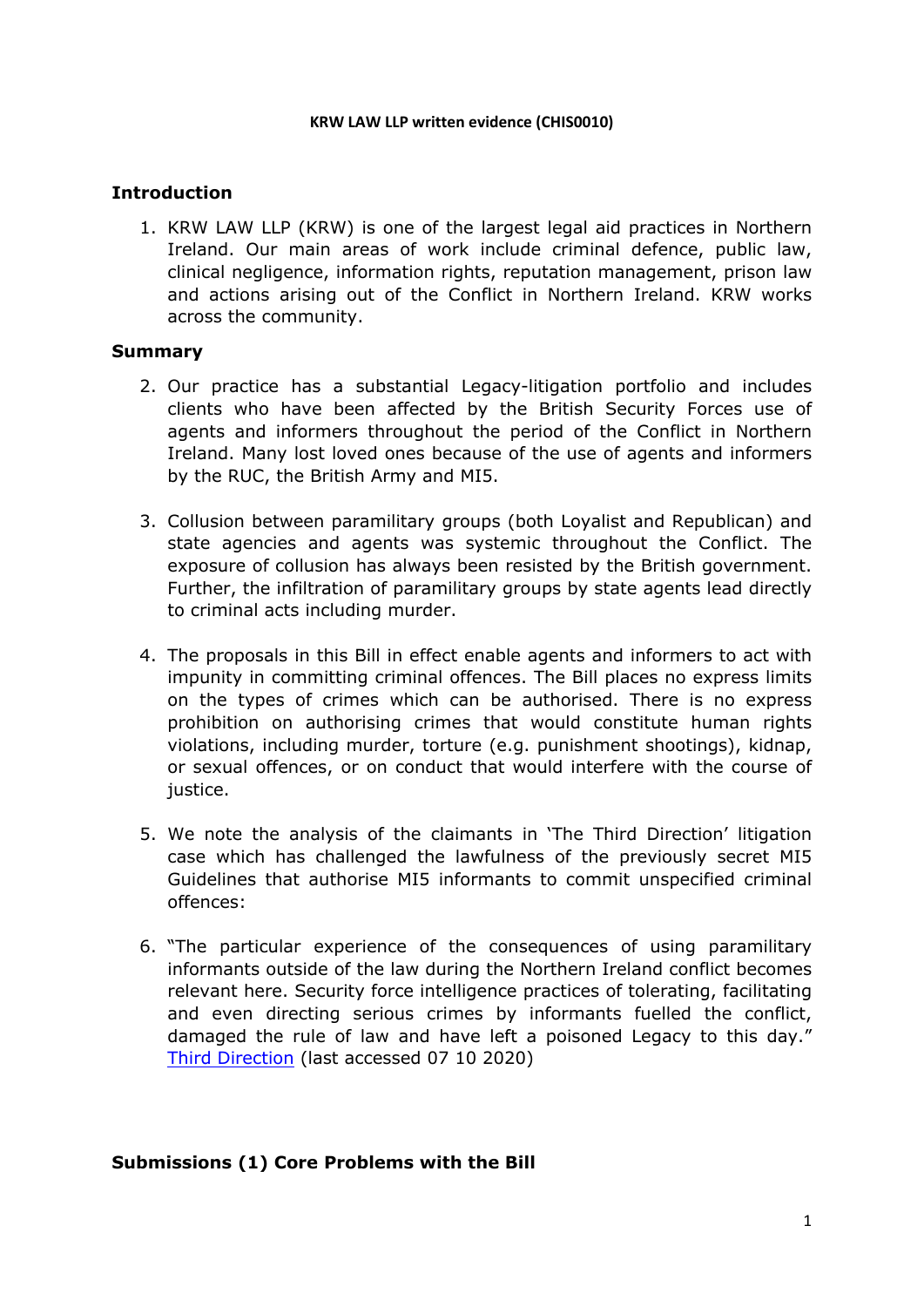- 7. The intent of this Bill is to regulate the actions of Covert Human Intelligence Sources (CHIS) by establishing a legislative framework.
- 8. The Bill places no express limits on the forms of criminal activity by a CHIS which can be authorised, including murder and rape.
- 9. The Bill relies upon the Human Rights Act 1998 as a safeguard. However, the government's commitment to the Human Rights Act 1998 is questionable and will be subject to review.
- 10.Specifically, the Bill permits authorised criminal acts by a CHIS if rendered 'awful for all purposes'. This would remove the public interest test applied by prosecutor.
- 11.The authorisation regime envisaged by the Bill is weaker than for other investigatory powers, such as interception, despite potentially involving more harmful conduct. Independent judicial approval is required for interception and other powers governed by the IPA, whereas criminal conduct would be authorised internally under the provisions of the Bill.
- 12.Even though the Human Rights Act 1998 applies to public authorities, the government has stated that it does applied to authorised criminal acts (including torture) committed by its covert agents. This because the government is of the belief that it cannot be responsible for the acts of its covert agents:
- 13."the state, in tasking the CHIS…is not the instigator of that activity and cannot be treated as somehow responsible for it…it would be unreal to hold the state responsible." (As stated by government at the public hearings in the 'Third Direction' case before the Investigatory Powers Tribunals 5 - 6 November 2019) [Third](file:///C:/Users/stanl/AppData/Local/Microsoft/Windows/INetCache/Content.Outlook/DBPWPK2Y/2020_09_29_PRIV%20Reprieve%20PI%20CAJ%20and%20PFC-%20CHIS%20Criminal%20Conduct%20Bill%20-%20Briefing%20for%20Second%20Reading.pdf) [Direction](file:///C:/Users/stanl/AppData/Local/Microsoft/Windows/INetCache/Content.Outlook/DBPWPK2Y/2020_09_29_PRIV%20Reprieve%20PI%20CAJ%20and%20PFC-%20CHIS%20Criminal%20Conduct%20Bill%20-%20Briefing%20for%20Second%20Reading.pdf) (footnote 11) (last accessed 07 10 2020)
- 14.The Bill also removes any possibility for survivors of authorised CHIS criminal activity from seeking judicial redress by reoving civil liability for a CHIS in perpetuity.
- 15.Finally, the Bill represents a significant expansion of the existing policy, by making authorised criminal conduct 'lawful for all purposes'. This would bypass prosecutors, thus eroding the separation of powers and removing the ability of independent prosecutors to bring prosecutions where it is in the public interest.

#### **Submissions (2): The Toxic Legacy of the Conflict in Northern Ireland**

16.MPs and NGOs in response to the Bill have both relied upon examples from Northern Ireland as to why CHIS criminality must be subject to both independent scrutiny and in accordance with the ECHR, specifically Article 2 (the right to life) and Article 3 (freedom from torture – an absolute